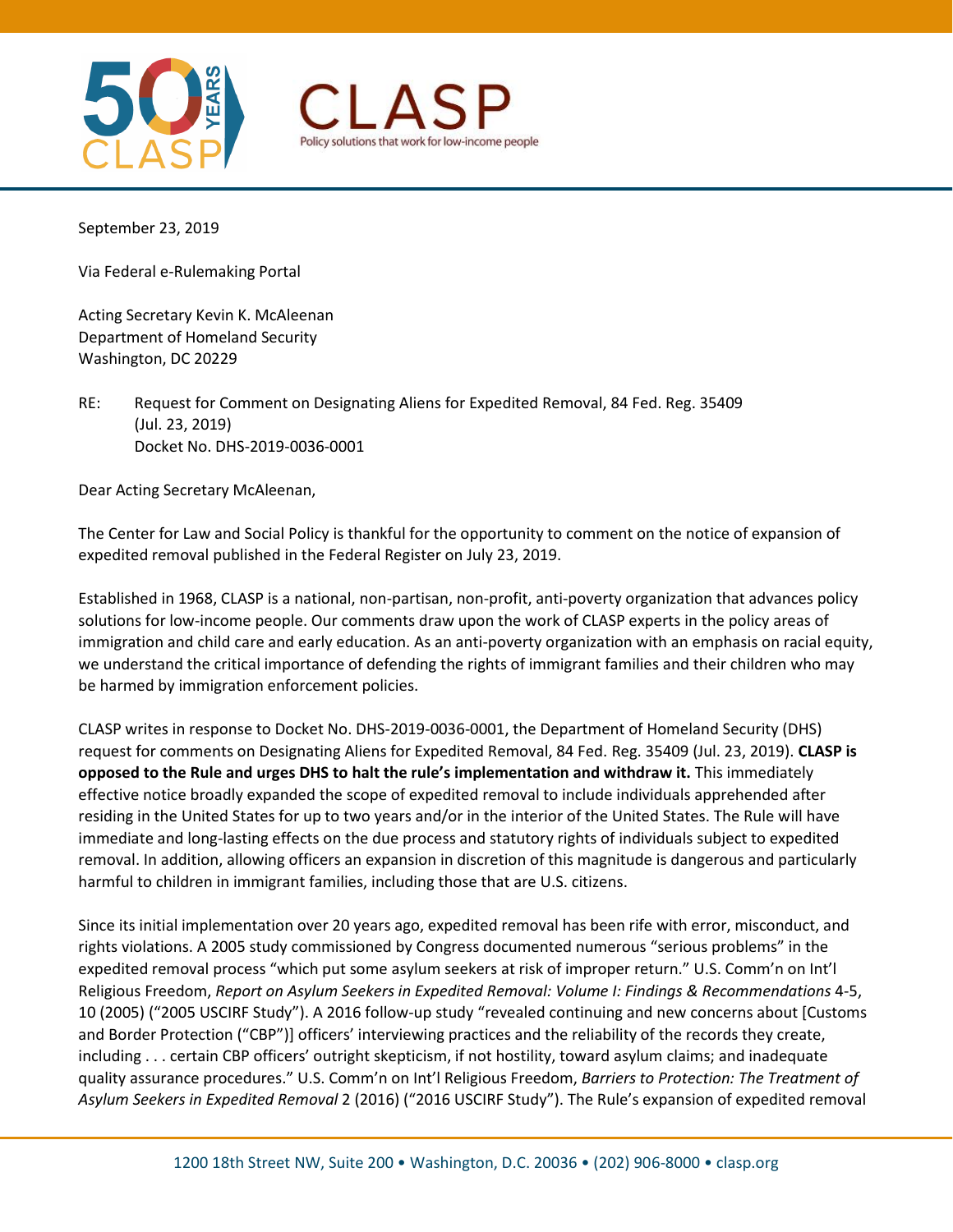would unacceptably exacerbate these problems, which have long gone unaddressed by DHS.

**I. DHS should not expand the scope of expedited removal because its officers routinely record inaccurate or false information on expedited removal forms, coerce noncitizens into signing forms they do not understand, and fail to advise noncitizens of their rights** 

The content of the paperwork that DHS officers complete during expedited removal proceedings has a profound impact on the individuals subject to expedited removal—for many, it will result in their immediate deportation; for others, the content of forms filled out during initial interviews will impact assessments of their credibility in subsequent proceedings. Yet this paperwork is often replete with errors.

Multiple reports document DHS officers' practice of including inaccurate information in expedited removal paperwork, failing to provide people in expedited removal proceedings with the opportunity to review and respond to information in the paperwork, using coercion to force people to sign forms they do not understand, and requiring individuals to sign paperwork despite interpretation failures that impact their ability to understand the proceedings. *See, e.g.*, Borderland Immigration Council, *Discretion to Deny* at 13 (noting that "[i]ndividuals are forced to sign legal documents in English without translation" and "that CBP affidavits are often inconsistent with asylum-seekers' own accounts"); 2016 USCIRF Study at 2, 20-22 (discussing "continuing and new concerns about CBP officers' interviewing practices and the reliability of the records they create"); American Civil Liberties Union, *American Exile* at 34-36 (describing noncitizens who were required to sign forms in languages they do not understand); 2005 USCRIF Study at 74 (explaining that statements recorded by CBP officers "are often inaccurate and are almost always unverifiable"); *id.* at 55 ("Study observations indicate that paper files created by the inspector are not always reliable indicators" of whether a credible fear interview was merited.); *id.* at 53 (noting that expedited removal forms were routinely inaccurate); *United States v. Sanchez-Figuero*, No. 3:19-cr-00025- MMD-WGC, slip op. at 2, 9 (D. Nev. July 25, 2019) (dismissing unlawful reentry indictment where defendant, who had not slept for 36 hours at the time of apprehension, "was not informed of the charge against him and never received a meaningful opportunity to review the sworn statement"); *United States v. Raya-Vaca*, 771 F.3d 1195, 1205-06, 1210-11 (9th Cir. 2014) (holding that immigration officer's failure during expedited removal process to advise the defendant of the charge of removability and to permit him to review the sworn statement prepared by the officer violated his due process rights to notice and an opportunity to respond).

In addition, practitioners report that immigration officers routinely fail to advise noncitizens of their rights in expedited removal proceedings, including that they may request to withdraw their applications for admission, which allows noncitizens to leave the United States voluntarily and avoid penalties that include permanent inadmissibility to the country. *See* 8 U.S.C. § 1225(a)(4) (providing that noncitizen seeking admission "may, in the discretion of the Attorney General and at any time, be permitted to withdraw the application for admission"). There is a significant risk that noncitizens subject to the Rule likewise will be erroneously denied this important opportunity, provided by statute, to withdraw their applications for admission.

Forcing tens of thousands more individuals, many of whom will have lived in the United States for significant periods of time and developed substantial ties, through this flawed and fast-tracked system is not appropriate. To avoid subjecting more individuals with claims to relief—or who never should have been subject to expedited removal even under the Rule's broad scope—to a system replete with coercion, factual errors, and inadequate translation, DHS should halt implementation of the Rule.

## **II. There are well-documented failures in the credible fear process.**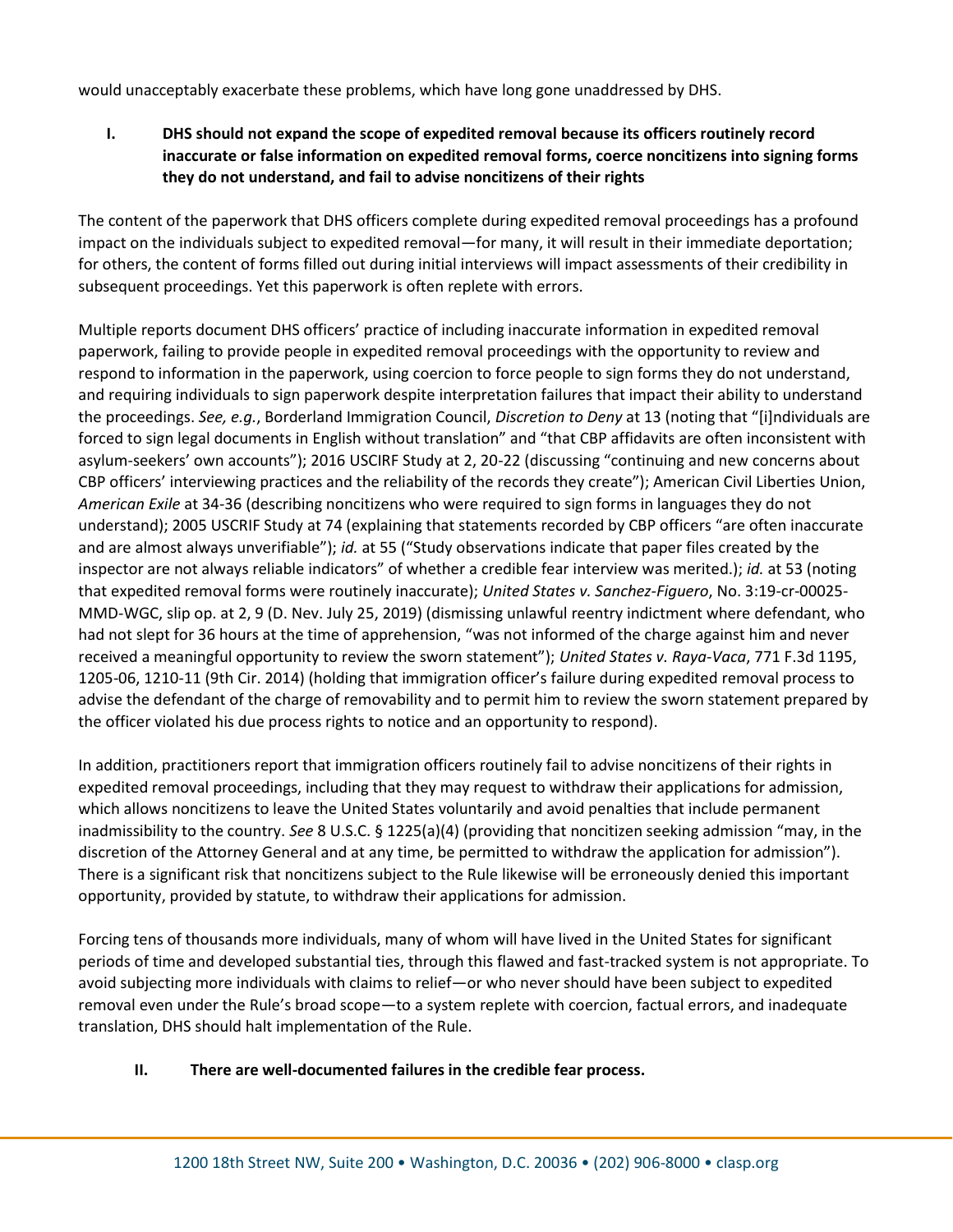Even those individuals who receive credible fear interviews after DHS inspection in expedited removal face significant barriers to fair adjudication of their claims. As multiple reports indicate, individuals who must establish a credible fear—rather than immediately being placed in immigration court proceedings to pursue their asylum claims—may not receive adequate consideration of their claims.

Instead, they face erroneous denials of credible fear, denials of access to counsel, and inadequacies in interpretation. *See, e.g.*, U.S. Dep't of Homeland Sec. Advisory Comm. on Family Residential Ctrs., *Report of the DHS Advisory Committee on Family Residential Centers* 96-100 (2016) (discussing inadequate or nonexistent interpretation services during credible fear interviews and immigration judge reviews of negative credible fear determinations); Borderland Immigration Council, *Discretion to Deny* at 13 (describing interpretation failures during CFIs); 2016 USCIRF Study at 28 (describing case of a detained Ethiopian asylum seeker who was denied an interpreter); American Civil Liberties Union, *American Exile* at 34 ("Most of the individuals interviewed . . . stated that they were given forms to sign in English, which most did not speak or read, and often were not interviewed by an immigration officer who fluently spoke their language or through an interpreter."); *Interior Immigration Enforcement Legislation: Hearing Before the H. Judiciary Subcomm. on Immigration & Border Sec.* 5 (Feb. 11, 2015) (statement of Eleanor Acer, Dir., Refugee Protection, Human Rights First) ("In some cases, interviews are sometimes rushed, essential information is not identified due to lack of follow up questions, and/or other mistakes are made that block genuine asylum seekers from even applying for asylum and having a real chance to submit evidence and have their case fully considered").

Rather than placing additional strain on the CFI system and subjecting more individuals to an inadequate credible fear interview process, DHS should halt implementation of the Rule.

## **III. DHS officers have wrongfully removed numerous individuals through expedited removal.**

As a result of the widespread flaws in the expedited removal process, numerous individuals have been wrongfully removed from the United States. This includes multiple reported instances of deportations of U.S. citizens. *See, e.g.*, *Lyttle v. United States*, 867 F. Supp. 2d 1256, 1272-73 (M.D. Ga. 2012); *Maria de la Paz v. Jeh Johnson*, No. 1:14-CV-016 (S.D. Tex. habeas petition filed Jan. 24, 2014); Ian James, *Wrongly Deported, American Citizen Sues INS for \$8 Million*, L.A. Times (Sept. 3, 2000) (recounting expedited removal of U.S. citizen Sharon McKnight). Similarly, due to the rushed system of expedited removal, DHS fails to identify immigrants who should not be subject to the process because, for example, they have lived in the United States for many years or they have credible fear of persecution. *See, e.g.*, *American Exile* at 63 (describing erroneous expedited removal of Mexican citizen who had lived in the United States for 14 years); *id.* at 38 (recounting case of a Guatemalan citizen and mother of four U.S. citizen children who was removed under an expedited removal order even though she told the CBP officers that she was afraid to be deported to Guatemala, where her father had been murdered and her mother had been the target of extortion by gangs); *id.* at 39 (describing 22-year-old woman who fled domestic violence removed to El Salvador without being provided a credible fear interview); *United States v. Mejia-Avila*, No. 2:14-CR-0177-WFN-1, 2016 WL 1423845, at \*1 (E.D. Wash. Apr. 5, 2016) (dismissing indictment where defendant was not subject to expedited removal because the record was "clear" that he had lived in the United States for more than two years).

These errors are likely to increase under the Rule. Proving two years of continuous physical presence, while detained and alone, will be unfeasible for many people detained under the Rule under the short timeframe provided for expedited removal proceedings. In order to prevent improper deportation of long-time residents or citizens of the United States, including to countries where those individuals have no ties or face persecution or torture, DHS should halt implementation of the Rule.